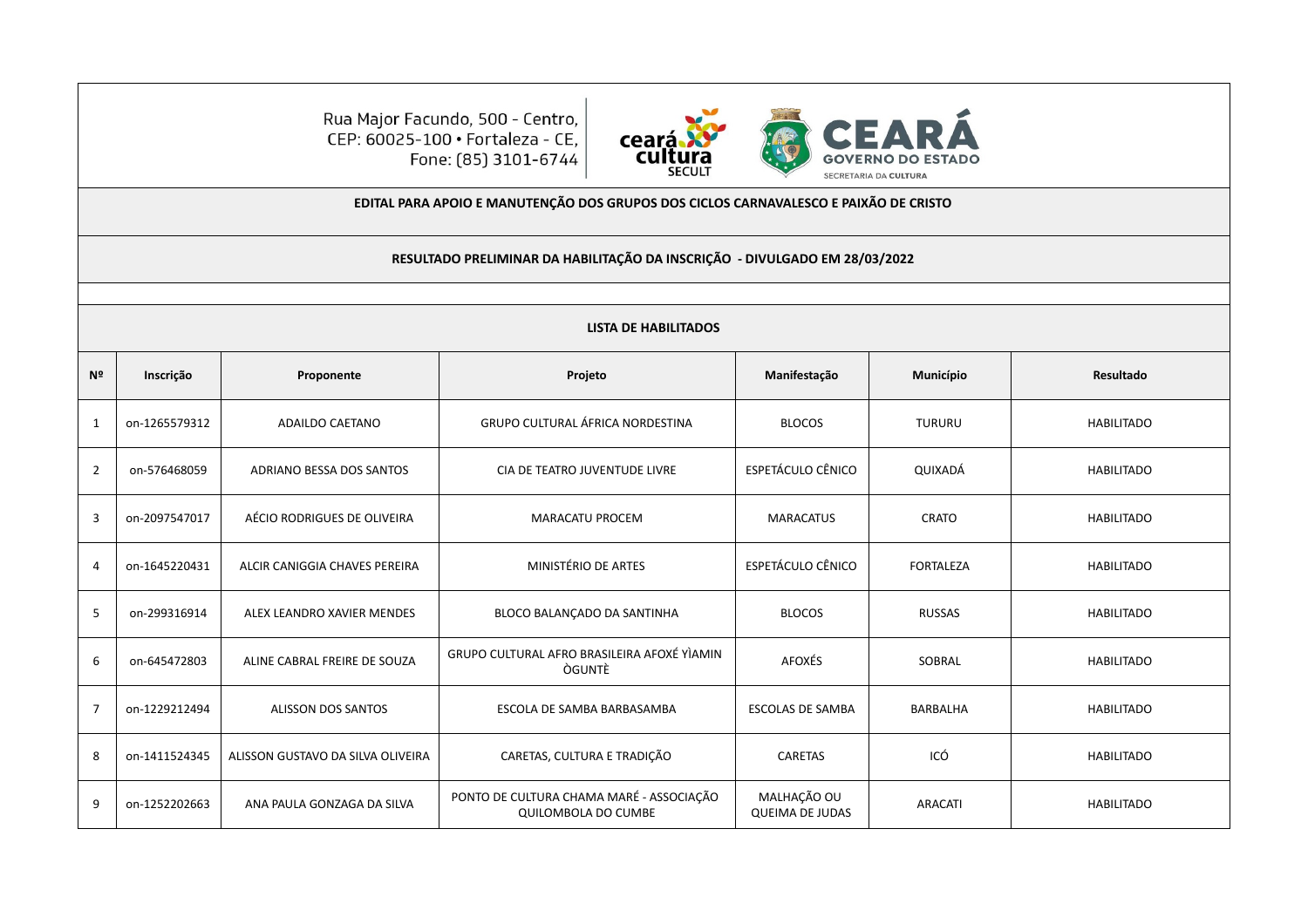| 10 | on-155141261  | ANA TAYNARA LIMA INÁCIO                            | ESCOLA DE SAMBA IMPERADORES DA<br>PARQUELANDIA                          | <b>ESCOLAS DE SAMBA</b>  | <b>FORTALEZA</b>   | <b>HABILITADO</b> |
|----|---------------|----------------------------------------------------|-------------------------------------------------------------------------|--------------------------|--------------------|-------------------|
| 11 | on-1683307790 | ANA THAIS MARTINS SILVA PEREIRA                    | <b>BLOCO MOLEKE DOIDO</b>                                               | <b>BLOCOS</b>            | CARIRÉ             | <b>HABILITADO</b> |
| 12 | on-1683570489 | ANGELA VIANA DA COSTA                              | MARACATU INFANTIL NAÇÃO CANINDÉ                                         | <b>MARACATUS</b>         | CANINDÉ            | <b>HABILITADO</b> |
| 13 | on-923221591  | ANTONIA AVILEDA DE SOUZA                           | AFOXÉ FILHOS DE OYA                                                     | <b>AFOXÉS</b>            | <b>FORTALEZA</b>   | <b>HABILITADO</b> |
| 14 | on-790384223  | ANTONIA HORTÊNCIA SOUSA QUINTO                     | MARACATU NAÇÃO KIZOMBA                                                  | <b>MARACATUS</b>         | CARIRÉ             | <b>HABILITADO</b> |
| 15 | on-1499797395 | ANTONIA MARIA ADRIÃO DA SILVA                      | CENTRO CULTURAL DE LISIEUX                                              | <b>ESPETÁCULO CÊNICO</b> | SANTA QUITÉRIA     | <b>HABILITADO</b> |
| 16 | on-1990331257 | ANTONIO FÁBIO MENDES LESSA                         | INSTITUTO CAI CAI BALÃO                                                 | <b>BLOCOS</b>            | <b>FORTALEZA</b>   | <b>HABILITADO</b> |
| 17 | on-1837719942 | ANTONIO JÚNIOR DE OLIVEIRA DA<br><b>COSTA</b>      | COLETIVO DE ARTES A MAIOR PAIXÃO DO MUNDO:<br><b>CRISTO</b>             | ESPETÁCULO CÊNICO        | <b>UBAJARA</b>     | <b>HABILITADO</b> |
| 18 | on-1229674806 | ANTONIO WELLINGTON SOUSA<br>ALMEIDA                | CIA TEATRAL A PAIXÃO DE CRISTO/COMUNIDADE DE<br>CONTENDAS-ITATIRA-CEARÁ | ESPETÁCULO CÊNICO        | <b>ITATIRA</b>     | <b>HABILITADO</b> |
| 19 | on-867459740  | ARIEL DE SOUZA ELEOTERIO                           | REISADO E CARETAS BOI ESTRELA, MERUOCA-CE                               | <b>CARETAS</b>           | <b>MERUOCA</b>     | <b>HABILITADO</b> |
| 20 | on-691220246  | ARNÓBIO CÂMARA SANTIAGO DA<br>PAIXÃO               | MARACATU SOLAR                                                          | <b>MARACATUS</b>         | <b>FORTALEZA</b>   | <b>HABILITADO</b> |
| 21 | on-2114548600 | <b>AUGUSTO CESAR DOS SANTOS</b>                    | COMPANHIA DE TEATRO DE MERUOCA- CTM                                     | <b>ESPETÁCULO CÊNICO</b> | <b>MERUOCA</b>     | <b>HABILITADO</b> |
| 22 | on-651965556  | <b>BARBARA RODRIGUES PEREIRA</b><br><b>TEOFILO</b> | COMPANHIA TEATRAL INFANTO                                               | ESPETÁCULO CÊNICO        | <b>JAGUARETAMA</b> | <b>HABILITADO</b> |
| 23 | on-1374031887 | CAMILA CORREIA DE LIMA                             | GRUPO LUPP (LEGIÃO UNIDA PELA PAZ)                                      | ESPETÁCULO CÊNICO        | <b>CRATO</b>       | <b>HABILITADO</b> |
| 24 | on-1815560914 | CARLOS ALBERTO ALENCAR DA SILVA                    | ASSOCIAÇÃO CULTURAL MARACATU NAÇÃO<br><b>FORTALEZA</b>                  | <b>MARACATUS</b>         | <b>FORTALEZA</b>   | <b>HABILITADO</b> |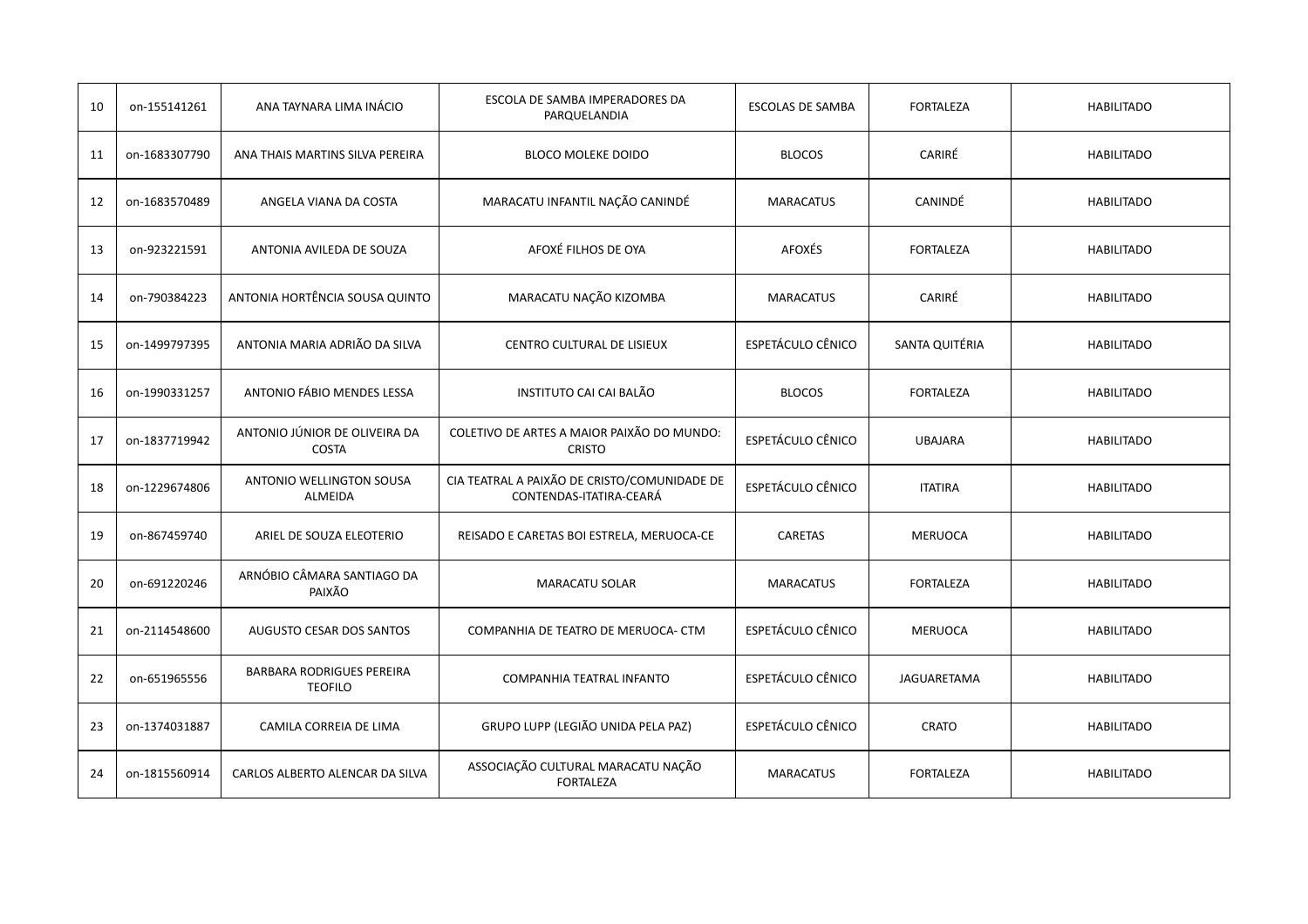| 25 | on-115217229  | CÉSAR CANTIDIO BRASIL DE SOUZA      | PROCISSÃO DO FOGARÉU (FORTALEZA/CEARÁ)                                    | PROCISSÃO DO<br>FOGARÉU               | <b>FORTALEZA</b>        | <b>HABILITADO</b> |
|----|---------------|-------------------------------------|---------------------------------------------------------------------------|---------------------------------------|-------------------------|-------------------|
| 26 | on-1026901878 | <b>CICERO ANDERSON ALVES MATIAS</b> | <b>BLOCO OS GOTEIRAS</b>                                                  | <b>BLOCOS</b>                         | BARBALHA                | <b>HABILITADO</b> |
| 27 | on-1137912156 | CLEOMAR RIBEIRO DA ROCHA            | BLOCO KARAMBOLAS DO CUMBE                                                 | <b>BLOCOS</b>                         | <b>ARACATI</b>          | <b>HABILITADO</b> |
| 28 | on-1137984057 | CLODOALDO CORREIA DE ALENCAR        | <b>GRUPO ARTÍSTICO VIVART</b>                                             | ESPETÁCULO CÊNICO                     | <b>FORTALEZA</b>        | <b>HABILITADO</b> |
| 29 | on-1282556329 | <b>CRISTIANO DOS SANTOS</b>         | MARACATU NAÇÃO CAMPONESA                                                  | <b>MARACATUS</b>                      | <b>MONSENHOR TABOSA</b> | <b>HABILITADO</b> |
| 30 | on-1029520211 | DANIEL FERREIRA DE SOUSA            | BLOCO KUEKÃO DE KOURO                                                     | <b>BLOCOS</b>                         | <b>FORTALEZA</b>        | <b>HABILITADO</b> |
| 31 | on-1592920128 | DANIELE ALVES MARINHO               | <b>BANDO SOMOS TODAS MARIAS</b>                                           | MALHAÇÃO OU<br><b>QUEIMA DE JUDAS</b> | <b>FORTALEZA</b>        | <b>HABILITADO</b> |
| 32 | on-54881101   | DENILSON ALVES VALENTIM             | MARACATU FILHOS DE ZUMBI, MERUOCA-CEARÁ                                   | <b>MARACATUS</b>                      | <b>MERUOCA</b>          | <b>HABILITADO</b> |
| 33 | on-1037979788 | DIEGO DE ALMEIDA FERREIRA           | GRUPO FOLCLÓRICO CHAPÉU DE COURO                                          | ESPETÁCULO CÊNICO                     | MARACANAÚ               | <b>HABILITADO</b> |
| 34 | on-1959339542 | DUCIA NEILA MACIEL DA ROCHA         | COLETIVO BATUQUÊ DE PRAIA.                                                | <b>BLOCOS</b>                         | PARACURU                | <b>HABILITADO</b> |
| 35 | on-1297484914 | EDMILSON FERREIRA DE SOUSA          | GRÊMIO RECREATIVO MOCIDADE INDEPENDENTE DO<br>ALTO DA BRASILIA, SOBRAL-CE | <b>ESCOLAS DE SAMBA</b>               | SOBRAL                  | <b>HABILITADO</b> |
| 36 | on-1828535210 | ELMA DE JESUS DA SILVA NASCIMENTO   | MARACATU OBALOMÍ                                                          | <b>MARACATUS</b>                      | <b>FORTALEZA</b>        | <b>HABILITADO</b> |
| 37 | on-1306799432 | EMANOEL DE SOUSA ARAÚJO             | <b>GRUPO RAÍZES DE TAMBORIL</b>                                           | ESPETÁCULO CÊNICO                     | <b>TAMBORIL</b>         | <b>HABILITADO</b> |
| 38 | on-1363092256 | ERICO ROCHA FRANCO                  | CIA. DE TEATRO MAGOTE                                                     | ESPETÁCULO CÊNICO                     | <b>BATURITÉ</b>         | <b>HABILITADO</b> |
| 39 | on-663435218  | EVANILDE SOUZA BATISTA              | GRUPO DE REISADO MESTRE ZÉ AGUSTO                                         | CARETAS                               | <b>INDEPENDÊNCIA</b>    | <b>HABILITADO</b> |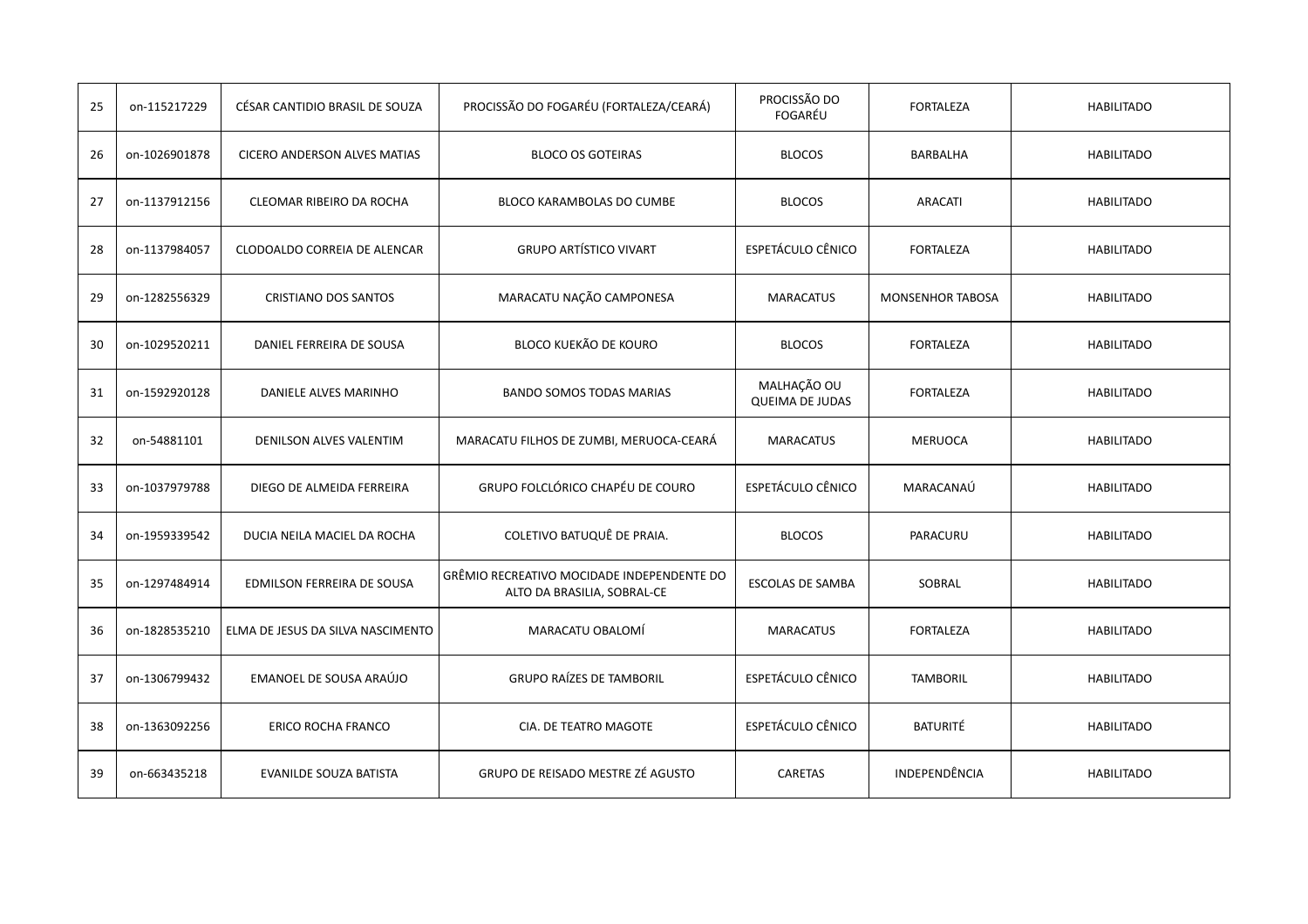| 40 | on-1241388173 | EVELINE ALEIXO DAVID                            | PAIXÃO DE CRISTO CIDADÃ                                    | ESPETÁCULO CÊNICO                     | <b>FORTALEZA</b>                | <b>HABILITADO</b> |
|----|---------------|-------------------------------------------------|------------------------------------------------------------|---------------------------------------|---------------------------------|-------------------|
| 41 | on-775905313  | EVERTON SILVA DE SOUZA                          | <b>BLOCO PARAGUAI FOLIA</b>                                | <b>BLOCOS</b>                         | <b>FORTALEZA</b>                | <b>HABILITADO</b> |
| 42 | on-256270674  | <b>FABRÍCIO TEIXEIRA RODRIGUES</b>              | <b>GRUPO TEATRO BOM JESUS</b>                              | <b>ESPETÁCULO CÊNICO</b>              | <b>GENERAL SAMPAIO</b>          | <b>HABILITADO</b> |
| 43 | on-1912302957 | FRANCISCA AMANDA PENHA DE<br>ARAUJO             | COLETIVO DE ARTES FREI HUMBERTO                            | ESPETÁCULO CÊNICO                     | <b>FORTALEZA</b>                | <b>HABILITADO</b> |
| 44 | on-723912703  | FRANCISCA ANUNCIADA DA ROCHA<br>PEREIRA         | PAIXÃO DE CRISTO CANTO DA JANDAIA -<br><b>JANDAIGUABA</b>  | ESPETÁCULO CÊNICO                     | <b>CAUCAIA</b>                  | <b>HABILITADO</b> |
| 45 | on-1427404318 | FRANCISCA FRANCINEUDA DE ARAÚJO                 | PAPANGUS DAS VAZANTES                                      | CARETAS                               | Morada Nova                     | <b>HABILITADO</b> |
| 46 | on-1804818783 | <b>FRANCISCO CAMILO NETO</b>                    | <b>GRUPO DE TEATRO EN-CENA</b>                             | <b>ESPETÁCULO CÊNICO</b>              | SÃO JOÃO DO<br><b>JAGUARIBE</b> | <b>HABILITADO</b> |
| 47 | on-926292681  | FRANCISCO CARLOS LIMA BRITO                     | ASSOCIAÇÃO CULTURAL AFRO-BRASILEIRA<br>MARACATU NAÇÃO PICI | <b>MARACATUS</b>                      | <b>FORTALEZA</b>                | <b>HABILITADO</b> |
| 48 | on-745219376  | FRANCISCO CARLOS SERAFIM TORRES                 | BLOCO IMPÉRIO DA VILA                                      | <b>BLOCOS</b>                         | <b>FORTALEZA</b>                | <b>HABILITADO</b> |
| 49 | on-1104747737 | FRANCISCO DANIEL RODRIGUES<br>PINHEIRO          | <b>BLOCO DO CARANGUEJO</b>                                 | <b>BLOCOS</b>                         | Itapipoca                       | <b>HABILITADO</b> |
| 50 | on-1982020442 | FRANCISCO DAS CHAGAS DA COSTA                   | <b>BLOCO MEU BOI</b>                                       | <b>BLOCOS</b>                         | LIMOEIRO DO NORTE               | <b>HABILITADO</b> |
| 51 | on-548624048  | FRANCISCO DE ASSIS DANIEL DE<br><b>MOURA</b>    | MARACATU NAÇÃO PALMARES                                    | <b>MARACATUS</b>                      | <b>FORTALEZA</b>                | <b>HABILITADO</b> |
| 52 | on-198340344  | FRANCISCO DE ASSIS IZIDORIO DA<br><b>SILVA</b>  | <b>GRUPO TEATRAL FRENTE JOVEM</b>                          | ESPETÁCULO CÊNICO                     | <b>ARACATI</b>                  | <b>HABILITADO</b> |
| 53 | on-217605625  | FRANCISCO DEMONTIÊR DOS SANTOS<br><b>VIEIRA</b> | PENITENTES IRMÃOS DA CRUZ                                  | PROCISSÃO DE<br><b>PENITENTES</b>     | <b>BARBALHA</b>                 | <b>HABILITADO</b> |
| 54 | on-1326543160 | FRANCISCO EVANDIR DO CARMO                      | GRUPO FOLCLÓRICO REISADO DE CARETAS E<br><b>FOLGANÇAS</b>  | MALHAÇÃO OU<br><b>QUEIMA DE JUDAS</b> | <b>RUSSAS</b>                   | <b>HABILITADO</b> |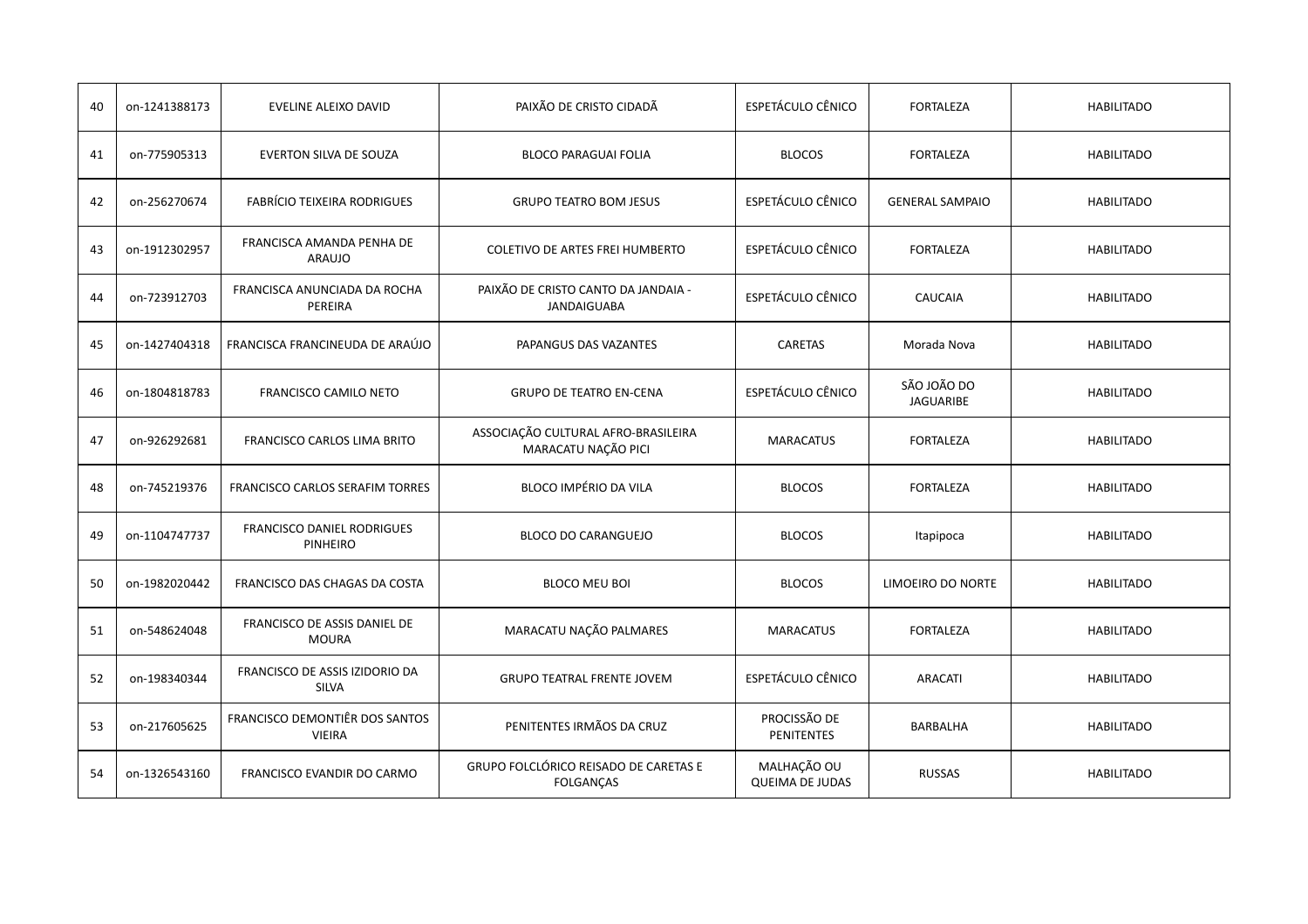| 55 | on-907822359  | FRANCISCO GILBERTO DA SILVA                         | MARACATU CABAÇAL NAÇÃO TUPINAMBÁ                                                               | <b>MARACATUS</b>                      | BARBALHA         | <b>HABILITADO</b> |
|----|---------------|-----------------------------------------------------|------------------------------------------------------------------------------------------------|---------------------------------------|------------------|-------------------|
| 56 | on-48331725   | FRANCISCO INACIO DE OLIVEIRA                        | BLOCO UNIDOS DA VILA                                                                           | <b>BLOCOS</b>                         | FORTALEZA        | <b>HABILITADO</b> |
| 57 | on-1365383945 | FRANCISCO JANCE DA SILVA                            | ESCOLA DE SAMBA TURMA DA FAVELA                                                                | <b>ESCOLAS DE SAMBA</b>               | SOBRAL           | <b>HABILITADO</b> |
| 58 | on-1481248794 | FRANCISCO JOSÉ BARBOSA DA SILVA                     | MARACATU REI DE PAUS                                                                           | <b>MARACATUS</b>                      | <b>FORTALEZA</b> | <b>HABILITADO</b> |
| 59 | on-374473528  | FRANCISCO JOSÉ OLIVEIRA GOMES                       | REISADO BOI MINA FLOR, SOBRAL-CEARÁ                                                            | CARETAS                               | SOBRAL           | <b>HABILITADO</b> |
| 60 | on-1188191809 | <b>FRANCISCO MARCIANO SOARES</b><br><b>FERREIRA</b> | GRUPO CULTURAL MALHAÇÃO DE JUDAS DE CAITITU<br>EM PACOTI - RITO E IDENTIDADE                   | MALHAÇÃO OU<br><b>QUEIMA DE JUDAS</b> | <b>PACOTI</b>    | <b>HABILITADO</b> |
| 61 | on-506878778  | FRANCISCO PAULO MATEUS DA SILVA<br><b>FILHO</b>     | <b>BLOCO MATUTO FOLIA</b>                                                                      | <b>BLOCOS</b>                         | <b>FORTALEZA</b> | <b>HABILITADO</b> |
| 62 | on-485035577  | FRANCISCO REGINALDO PEREIRA DA<br>SILVA             | GRUPO FOLCLORICO MARACANÃS                                                                     | MALHAÇÃO OU<br><b>QUEIMA DE JUDAS</b> | MARACANAÚ        | <b>HABILITADO</b> |
| 63 | on-1144814236 | <b>FRANCISCO TALVANE PEREIRA</b><br><b>MAURICIO</b> | FESTA POPULAR DA MALHAÇÃO DE JUDAS DO<br>GRANDE BOM JARDIM "JUNTOS SOMOS MAS<br><b>FORTES"</b> | MALHAÇÃO OU<br><b>QUEIMA DE JUDAS</b> | <b>FORTALEZA</b> | <b>HABILITADO</b> |
| 64 | on-2079349820 | FRANCISCO THIAGO DA SILVA                           | PAIXÃO DE CRISTO DE HORIZONTE                                                                  | ESPETÁCULO CÊNICO                     | <b>HORIZONTE</b> | <b>HABILITADO</b> |
| 65 | on-2019037458 | FRANCISCO ZENO GALDINO FALCÃO                       | GRUPO DE PENITENTES SINAL DA CRUZ                                                              | PROCISSÃO DE<br><b>PENITENTES</b>     | <b>CEDRO</b>     | <b>HABILITADO</b> |
| 66 | on-332938653  | FRANCYCARMEM ALBUQUERQUE DO<br><b>NASCIMENTO</b>    | BLOCO DOIDO É TU                                                                               | <b>BLOCOS</b>                         | <b>FORTALEZA</b> | <b>HABILITADO</b> |
| 67 | on-1546783912 | GEFESON EMANUEL SOUSA DA SILVA                      | REISADO DA FAMÍLIA RAMOS - TESOURO VIVO DO<br>ESTADO DO CEARÁ                                  | CARETAS                               | CANINDÉ          | <b>HABILITADO</b> |
| 68 | on-975188016  | <b>GEISIANE ALVES DE ANDRADE</b>                    | <b>GRUPO DE TEATRO ASSUM PRETO</b>                                                             | <b>ESPETÁCULO CÊNICO</b>              | PENTECOSTE       | <b>HABILITADO</b> |
| 69 | on-97732113   | GEORGE LOUIS PAIVA DE SÓSA                          | PONTO DE CULTURA LGBTQIA+ ARTE DE AMAR                                                         | MALHAÇÃO OU<br><b>QUEIMA DE JUDAS</b> | <b>FORTALEZA</b> | <b>HABILITADO</b> |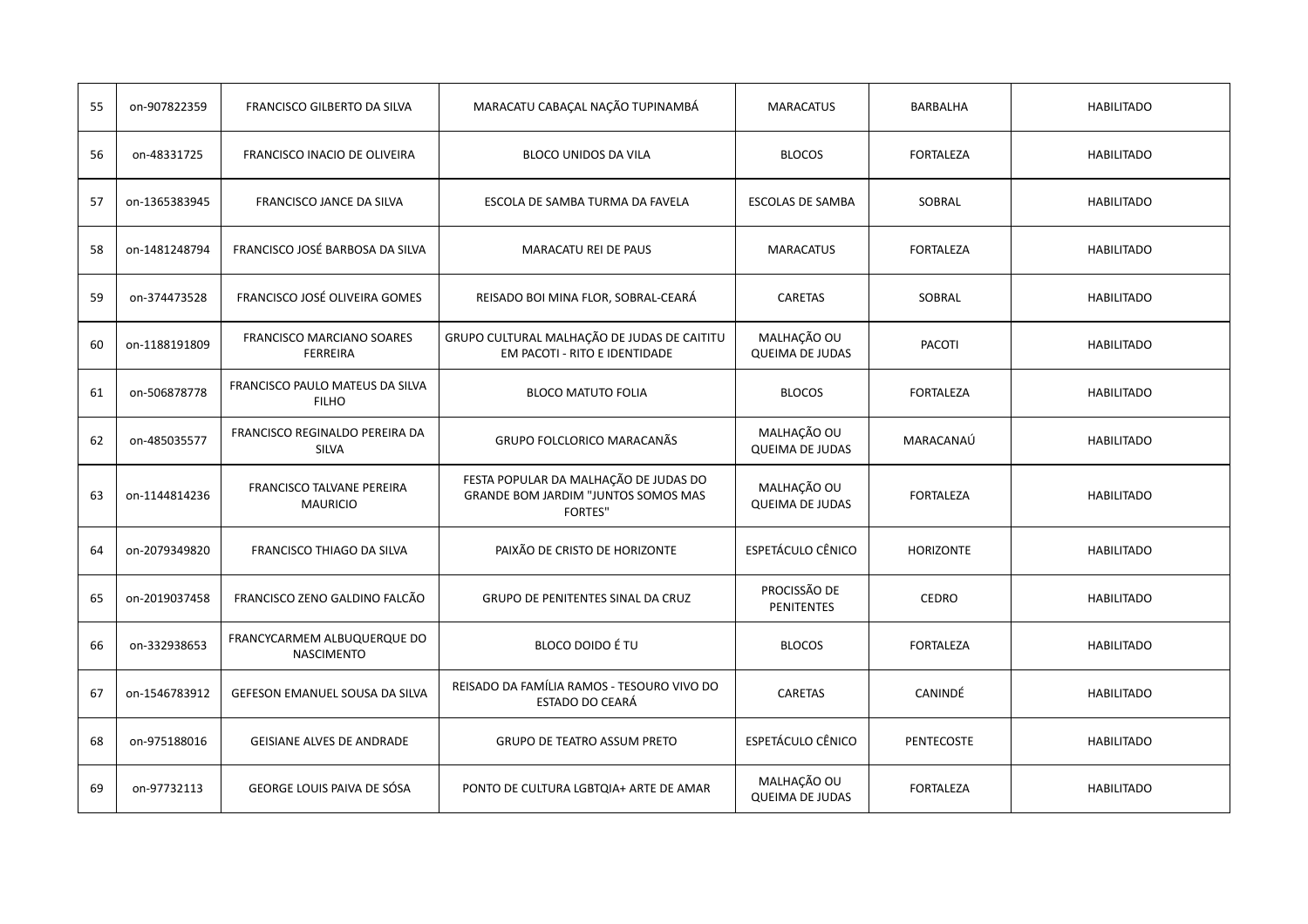| 70 | on-652245810  | GERALDO FRANCISCO ARAÚJO                     | G.R.E.S. ACADÊMICOS DO SIRI-ARÁ                              | <b>ESCOLAS DE SAMBA</b>               | <b>JUAZEIRO DO NORTE</b> | <b>HABILITADO</b> |
|----|---------------|----------------------------------------------|--------------------------------------------------------------|---------------------------------------|--------------------------|-------------------|
| 71 | on-1044605184 | <b>GERLANO DO NASCIMENTO BARROS</b>          | BLOCO CARNAVALESCO GAROTOS DO BENFICA                        | <b>BLOCOS</b>                         | <b>FORTALEZA</b>         | <b>HABILITADO</b> |
| 72 | on-1732646456 | <b>GERMANA CAVALCANTE TAVARES</b>            | <b>GRUPO GARAJAL</b>                                         | MALHAÇÃO OU<br><b>QUEIMA DE JUDAS</b> | MARACANAÚ                | <b>HABILITADO</b> |
| 73 | on-1856326676 | <b>GERMANO BRITO DE SOUSA</b>                | <b>BLOCO TURMA DA BIRITA</b>                                 | <b>BLOCOS</b>                         | PACOTI                   | <b>HABILITADO</b> |
| 74 | on-179448005  | GERUSA GRECIA PEREIRA GONÇALVES              | ESCOLA DE SAMBA UNIDOS DO ACARACUZINHO                       | <b>ESCOLAS DE SAMBA</b>               | MARACANAÚ                | <b>HABILITADO</b> |
| 75 | on-1124355525 | <b>GUILHERME SOARES SILVA</b>                | MARACATU NAÇÃO JAGUARIBE                                     | <b>MARACATUS</b>                      | LIMOEIRO DO NORTE        | <b>HABILITADO</b> |
| 76 | on-2064872978 | HALANA ELEN VIEIRA BARBOZA<br>CAVALCANTE     | MALHAÇÃO DE JUDAS NO BAIRRO MONTESE- RUA<br>DULCINÉIA GONDIM | MALHAÇÃO OU<br><b>QUEIMA DE JUDAS</b> | <b>FORTALEZA</b>         | <b>HABILITADO</b> |
| 77 | on-1174757194 | HERMES NOGUEIRA EVANGELISTA<br><b>JUNIOR</b> | <b>BLOCO KEBRA MOLA</b>                                      | <b>BLOCOS</b>                         | <b>FORTALEZA</b>         | <b>HABILITADO</b> |
| 78 | on-233797064  | ÍTALO REGIS SIMÕES LIRA                      | ESCOLA DE SAMBA BARÃO FOLIA                                  | <b>ESCOLAS DE SAMBA</b>               | <b>FORTALEZA</b>         | <b>HABILITADO</b> |
| 79 | on-1932400214 | IVALO AUGUSTO DE LIMA BARBOSA                | MALHAÇÃO DE JUDAS: ARTE E CULTURA                            | MALHAÇÃO OU<br><b>QUEIMA DE JUDAS</b> | <b>FORTALEZA</b>         | <b>HABILITADO</b> |
| 80 | on-1854481504 | IVALDO ANANIAS MACHADO DA<br>PAIXÃO          | ASSOCIAÇÃO CULTURAL ESCOLA DE SAMBA IMPÉRIO<br><b>IDEAL</b>  | <b>ESCOLAS DE SAMBA</b>               | <b>FORTALEZA</b>         | <b>HABILITADO</b> |
| 81 | on-1681156740 | JAILTON DA SILVA COSTA                       | FESTIVAL DOS PAPANGUS E QUEIMA DO JUDAS DE<br>MANGABEIRA     | MALHAÇÃO OU<br><b>QUEIMA DE JUDAS</b> | CASCAVEL                 | <b>HABILITADO</b> |
| 82 | on-1911302869 | JANDER RODRIGUES QUEIROZ                     | G.R.E.S. PRINCESA DO SAMBA                                   | <b>ESCOLAS DE SAMBA</b>               | SOBRAL                   | <b>HABILITADO</b> |
| 83 | on-1174280467 | JARDELLE FERREIRA DA SILVA                   | BLOCO UNIDXS DA LONA PRETA                                   | <b>BLOCOS</b>                         | Madalena                 | <b>HABILITADO</b> |
| 84 | on-1742166950 | JOABY LIMA DUARTE                            | <b>GRUPO ARTES SACRAS DE CAPISTRANO</b>                      | ESPETÁCULO CÊNICO                     | <b>CAPISTRANO</b>        | <b>HABILITADO</b> |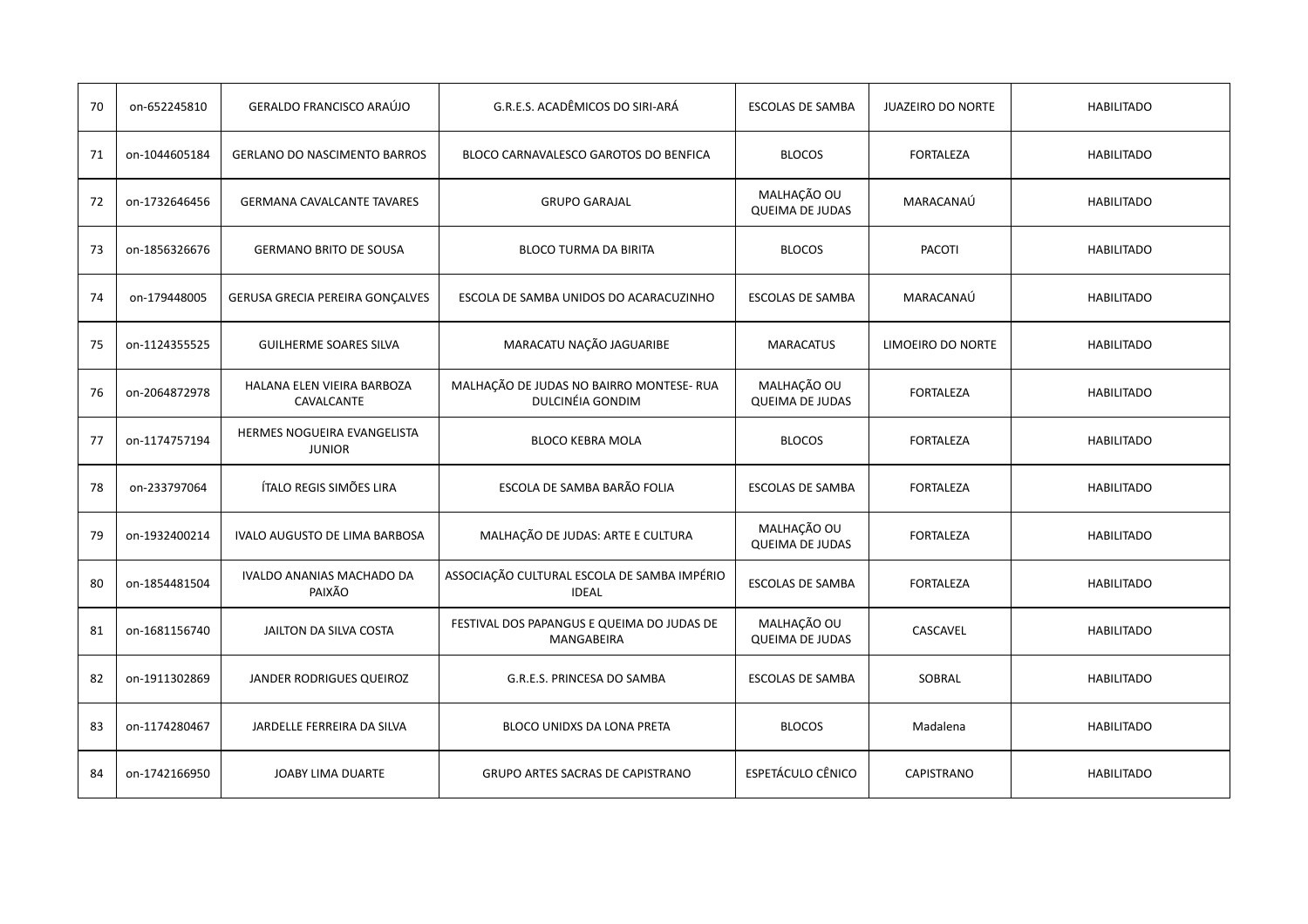| 85 | on-1624530789 | JOÃO HUGO COSTA ALBUQUERQUE           | AFOXÉ OXUM ODOLÁ                             | AFOXÉS                                | <b>FORTALEZA</b>         | <b>HABILITADO</b> |
|----|---------------|---------------------------------------|----------------------------------------------|---------------------------------------|--------------------------|-------------------|
| 86 | on-155728489  | JOÃO LUCAS GOMES DE ARAÚJO            | MARACATU NAÇÃO TAMBORIL                      | <b>MARACATUS</b>                      | <b>TAMBORIL</b>          | <b>HABILITADO</b> |
| 87 | on-48388365   | JOAO PAULO DA SILVA MEDEIROS          | PAIXÃO DE CRISTO DE REDENÇÃO                 | <b>ESPETÁCULO CÊNICO</b>              | REDENÇÃO                 | <b>HABILITADO</b> |
| 88 | on-208042955  | JOÃO PAULO PEREIRA DA CRUZ            | OS CARETAS DO JATOBÁ                         | MALHAÇÃO OU<br><b>QUEIMA DE JUDAS</b> | <b>FORTALEZA</b>         | <b>HABILITADO</b> |
| 89 | on-83573852   | JOCASTA MARCELINO                     | MARACATU AXÉ DE OXOSSI                       | <b>MARACATUS</b>                      | <b>FORTALEZA</b>         | <b>HABILITADO</b> |
| 90 | on-1564228007 | JOHN WESLEY DE OLIVEIRA MONTEIRO      | CIA. DE TEATRO DEGRAUS-DESDE 1982            | <b>ESPETÁCULO CÊNICO</b>              | <b>BATURITÉ</b>          | <b>HABILITADO</b> |
| 91 | on-1957655523 | JORDANA GOMES DOS SANTOS              | CONEXÃO JOVEM                                | ESPETÁCULO CÊNICO                     | <b>FORTALEZA</b>         | <b>HABILITADO</b> |
| 92 | on-1946686014 | JOSÉ ADRIANO PEREIRA DA SILVA         | BANDA CABAÇAL DOS IRMÃOS ANICETO             | MALHAÇÃO OU<br><b>QUEIMA DE JUDAS</b> | <b>CRATO</b>             | <b>HABILITADO</b> |
| 93 | on-1663962015 | JOSE ALEXANDRE DA SILVA LIMA          | BLOCO DO ZÉ ALMIR                            | <b>BLOCOS</b>                         | <b>FORTALEZA</b>         | <b>HABILITADO</b> |
| 94 | on-1975998311 | JOSE DE SOUSA DO NASCIMENTO NETO      | GRUPO REINTEGRANTES DA PAIXÃO                | ESPETÁCULO CÊNICO                     | SOBRAL                   | <b>HABILITADO</b> |
| 95 | on-404231038  | JOSÉ FERNANDES DA SILVA               | CARETAS DO MESTRE ZÉ AUGUSTO                 | CARETAS                               | <b>UMARI</b>             | <b>HABILITADO</b> |
| 96 | on-2059930636 | JOSÉ GILSIMAR DE OLIVEIRA<br>GONÇALVE | <b>GRUPO DE TEATRO INSTRUMENTO DO SENHOR</b> | <b>ESPETÁCULO CÊNICO</b>              | <b>BARBALHA</b>          | <b>HABILITADO</b> |
| 97 | on-876808108  | JOSÉ LUCAS DE ARAÚJO                  | AFOXÉ BATUQUE AO CAÇADOR                     | <b>AFOXÉS</b>                         | <b>JUAZEIRO DO NORTE</b> | <b>HABILITADO</b> |
| 98 | on-1224749661 | JOSÉ REGYS GOMES DO NASCIMENTO        | ESPAÇO CULTURAL CRIANÇA FELIZ                | MALHAÇÃO OU<br><b>QUEIMA DE JUDAS</b> | <b>MARANGUAPE</b>        | <b>HABILITADO</b> |
| 99 | on-356012901  | JOSÉ SOARES DE ALMEIDA JÚNIOR         | <b>CIA TEATRAL ACONTECE</b>                  | ESPETÁCULO CÊNICO                     | <b>FORTALEZA</b>         | <b>HABILITADO</b> |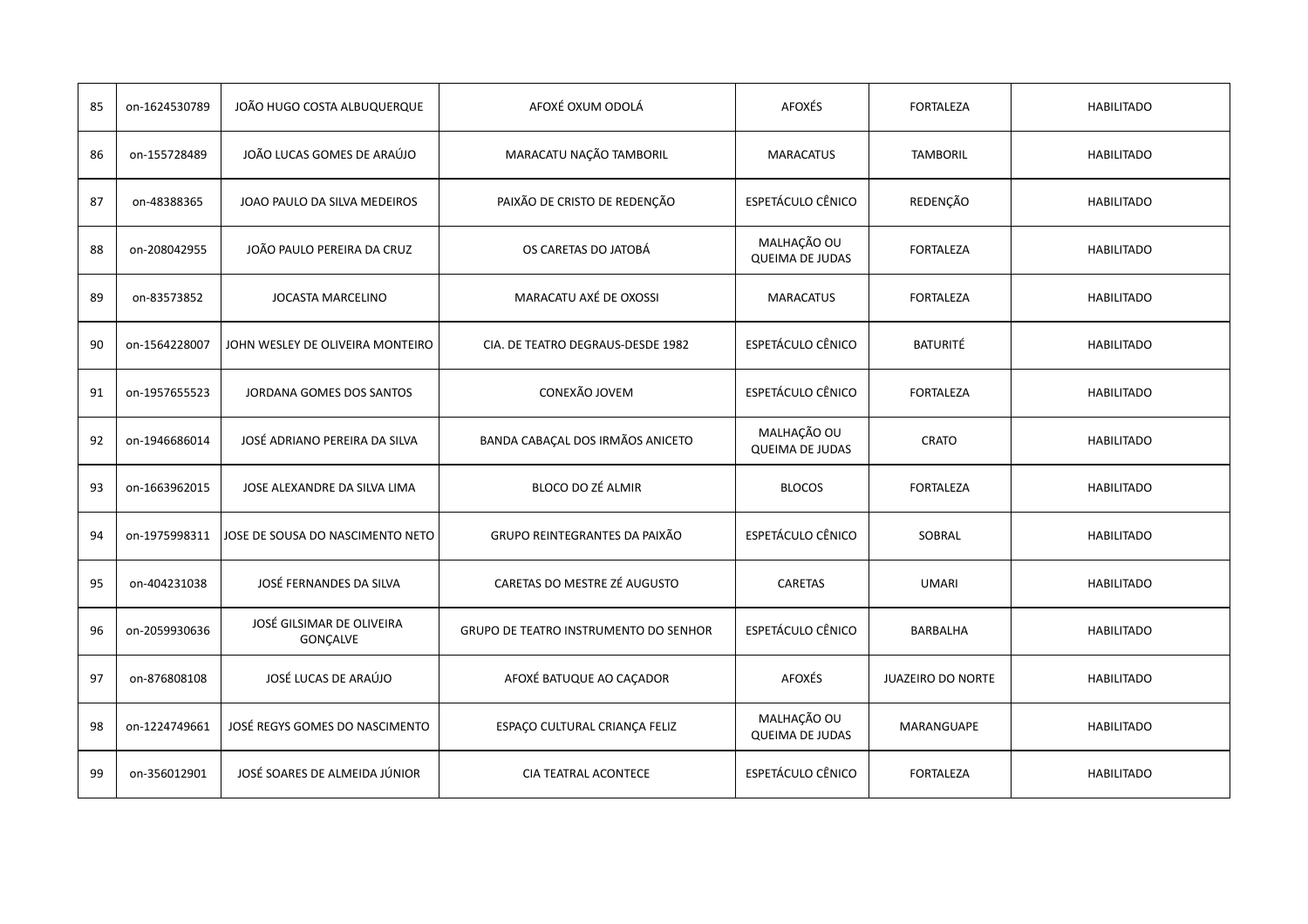| 100 | on-2146981834 | JOSÉ UEDSON DE SOUZA LUZ                           | MARACATU NAÇÃO ZUMBI DO CARIRI                                                                                 | <b>MARACATUS</b>                      | <b>JUAZEIRO DO NORTE</b> | <b>HABILITADO</b> |
|-----|---------------|----------------------------------------------------|----------------------------------------------------------------------------------------------------------------|---------------------------------------|--------------------------|-------------------|
| 101 | on-594816222  | KAUÃ FERREIRA OLIVEIRA                             | CARCARÁ                                                                                                        | ESPETÁCULO CÊNICO                     | <b>MADALENA</b>          | <b>HABILITADO</b> |
| 102 | on-1609833713 | LEANDRO ARAUJO DA SILVA JUNIOR                     | BLOCO CARNAVALESCO MULEKADA PROTAGONISTAS<br>DAS PERIFERIAS "ACORDA CRIANÇADA TÁ NA HORA<br>DA GENTE BRINCAR". | <b>BLOCOS</b>                         | FORTALEZA                | <b>HABILITADO</b> |
| 103 | on-281493307  | LEONARDO CESAR FREITAS DE LIMA                     | BLOCO RABADA DO SIMBAR                                                                                         | <b>BLOCOS</b>                         | <b>BARBALHA</b>          | <b>HABILITADO</b> |
| 104 | on-797717458  | LUCIELEM MENDES LIRA                               | DA TRADIÇÃO A FÉ NA MALHAÇÃO DE JUDAS                                                                          | MALHAÇÃO OU<br><b>QUEIMA DE JUDAS</b> | <b>JUAZEIRO DO NORTE</b> | <b>HABILITADO</b> |
| 105 | on-512186717  | <b>MARCIO GLEICE MATEUS ALVES</b>                  | PAIXÃO DE CRISTO DE ANIL, MERUOCA-CEARÁ                                                                        | ESPETÁCULO CÊNICO                     | <b>MERUOCA</b>           | <b>HABILITADO</b> |
| 106 | on-830679033  | MARCOS JUNGLAS MIRANDA TEÓFILO<br>SOBRINHO         | "CULTURARTE - ESCOLA DE ARTES PARA TODOS"                                                                      | ESPETÁCULO CÊNICO                     | JAGUARETAMA              | <b>HABILITADO</b> |
| 107 | on-615723641  | <b>MARCOS WASHINGTON RABELO</b>                    | <b>GRUPO POPULART</b>                                                                                          | ESPETÁCULO CÊNICO                     | <b>FORTALEZA</b>         | <b>HABILITADO</b> |
| 108 | on-17253366   | MARIA ALDENI RIBEIRO FRANCA                        | ASSOCIAÇÃO COMUNITARIA E CULTURAL BAGACEIRA                                                                    | <b>ESCOLAS DE SAMBA</b>               | CASCAVEL                 | <b>HABILITADO</b> |
| 109 | on-698577959  | MARIA ALICE TAVARES VIEIRA                         | MALHAÇÃO DE JUDAS É CULTURA NA LAGOA<br><b>REDONDA</b>                                                         | MALHAÇÃO OU<br><b>QUEIMA DE JUDAS</b> | <b>FORTALEZA</b>         | <b>HABILITADO</b> |
| 110 | on-417430784  | MARIA BRENA SILVA DO NASCIMENTO                    | MARACATU NAÇÃO PINDOBA                                                                                         | <b>MARACATUS</b>                      | PINDORETAMA              | <b>HABILITADO</b> |
| 111 | on-1846827080 | MARIA DA CONCEIÇÃO MAUIRIZ<br><b>NUNES DE LIMA</b> | OS CARETAS PÉ DE SERRA                                                                                         | CARETAS                               | BARBALHA                 | <b>HABILITADO</b> |
| 112 | on-287470509  | MARIA DA CONCEIÇÃO SOUSA<br>PINHEIRO               | ESCOLA DE SAMBA UNIDOS DO ROÇADO DE DENTRO<br><b>ESURD</b>                                                     | <b>ESCOLAS DE SAMBA</b>               | VÁRZEA ALEGRE            | <b>HABILITADO</b> |
| 113 | on-1368598837 | MARIA DAS DORES LIMA COSTA                         | AFOXÉ FILHOS DE MÃE TÊTA                                                                                       | AFOXÉS                                | <b>JUAZEIRO DO NORTE</b> | <b>HABILITADO</b> |
| 114 | on-860574245  | MARIA DE LOURDES FERREIRA DE<br><b>FREITAS</b>     | GRUPO CULTURAL SANTA CECILIA DE CANINDÉ                                                                        | <b>ESPETÁCULO CÊNICO</b>              | <b>CANINDÉ</b>           | <b>HABILITADO</b> |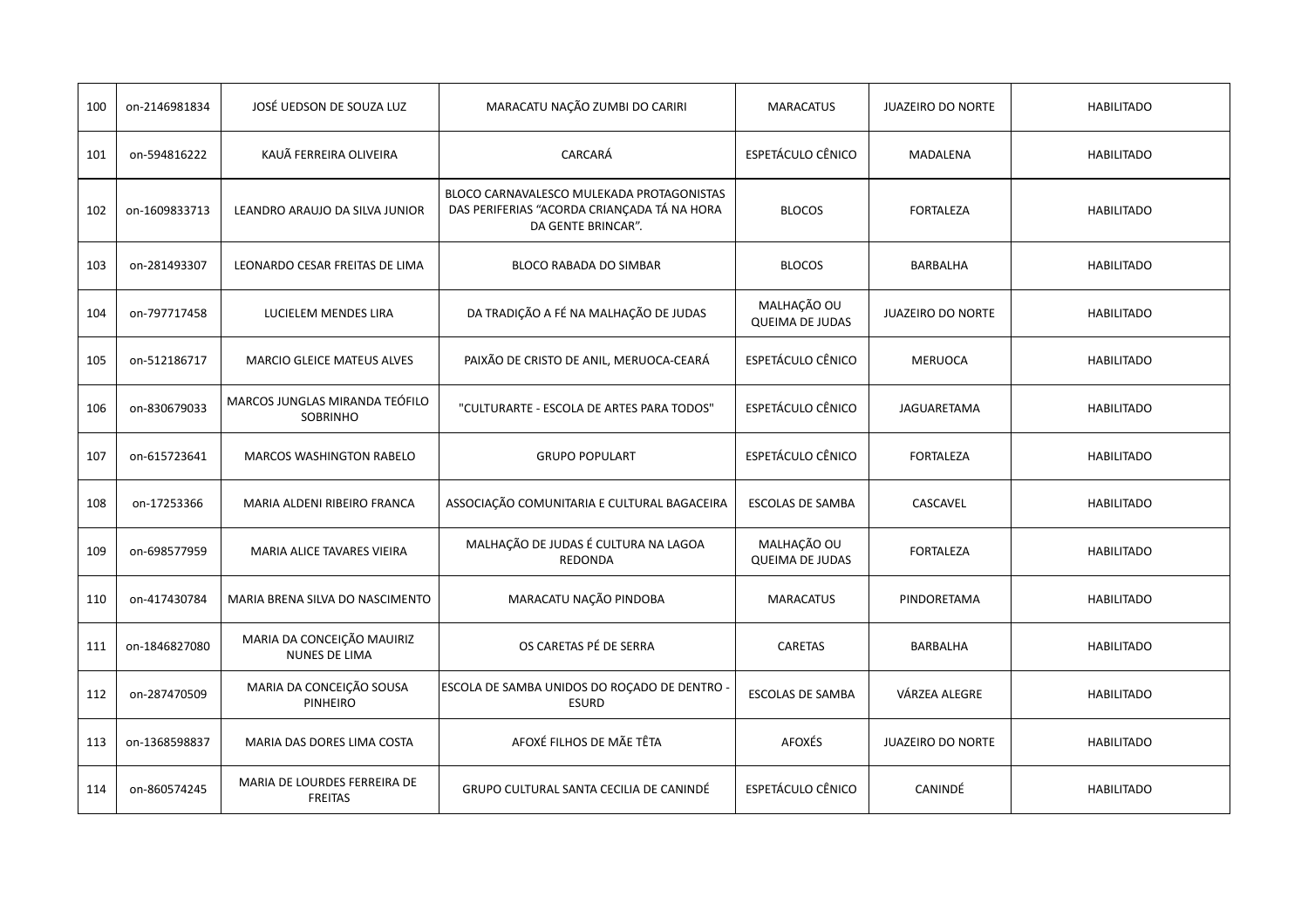| 115 | on-447950532  | MARIA DE NAZARÉ ABREU DOS<br>SANTOS         | MARACATU ESTRELA DE OURO                                 | <b>MARACATUS</b>                                | CANINDÉ            | <b>HABILITADO</b> |
|-----|---------------|---------------------------------------------|----------------------------------------------------------|-------------------------------------------------|--------------------|-------------------|
| 116 | on-248324052  | MARIA DO SOCORRO ALENCAR<br><b>MARTINS</b>  | A VIA DOLOROSA DE ARTE E CULTURA                         | <b>ESPETÁCULO CÊNICO</b><br>DA PAIXÃO DE CRISTO | ICÓ                | <b>HABILITADO</b> |
| 117 | on-1174670869 | MARIA EDUARDA DA SILVA RODRIGUES            | MARACATU NAÇÃO IPUÇABA                                   | <b>MARACATUS</b>                                | IPU                | <b>HABILITADO</b> |
| 118 | on-1732922191 | MARIA ERIDAN GOMES DE OLIVEIRA              | MARACATU FILHOS DE YEMANJÁ                               | <b>MARACATUS</b>                                | <b>FORTALEZA</b>   | <b>HABILITADO</b> |
| 119 | on-1005286621 | MARIA GORETTI PEREIRA AMORIM<br><b>LIMA</b> | PENITENTES IRMANDADE DA SANTA CRUZ DO SITIO<br>LAGOA     | PROCISSÃO DE<br><b>PENITENTES</b>               | BARBALHA           | <b>HABILITADO</b> |
| 120 | on-177830353  | MARIA IENA DA SILVA PEREIRA                 | VAMPIROS DA PRINCESA                                     | <b>CORDÕES</b>                                  | <b>FORTALEZA</b>   | <b>HABILITADO</b> |
| 121 | on-424097938  | MARIA JANE DO VALE FELIX                    | <b>BLOCO NEGRITUDE</b>                                   | <b>BLOCOS</b>                                   | REDENÇÃO           | <b>HABILITADO</b> |
| 122 | on-1554259593 | MARIA JOYCE DANTAS SILVA                    | PAIXÃO DE CRISTO DE PACAJUS                              | ESPETÁCULO CÊNICO                               | <b>PACAJUS</b>     | <b>HABILITADO</b> |
| 123 | on-1980898355 | MARIA LIMA MARCELINO DE OLIVEIRA            | BLOCO PEIXE DE AÇUDE                                     | <b>BLOCOS</b>                                   | ICÓ                | <b>HABILITADO</b> |
| 124 | on-1807120440 | MARIA MARLUCE SANTANA VIEIRA                | CARETAS DE ASSARÉ                                        | CARETAS                                         | ASSARÉ             | <b>HABILITADO</b> |
| 125 | on-1786338778 | MARIA REGILANE DA SILVA PINHEIRO            | MALHAÇÃO DE JUDAS NO TERREIRO DE MÃE TÉTA                | MALHAÇÃO OU<br><b>QUEIMA DE JUDAS</b>           | JUAZEIRO DO NORTE  | <b>HABILITADO</b> |
| 126 | on-1223904128 | MARIA SOCORRO FREITAS BARROSO               | GEART (GRUPO DE ARTICULAÇÃO DAS ARTES DE<br>URUBURETAMA) | ESPETÁCULO CÊNICO                               | <b>URUBURETAMA</b> | <b>HABILITADO</b> |
| 127 | on-790236829  | <b>MARISA MEDEIROS MENDES</b>               | "A PAIXÃO VIVA 2022" - CULTURA VIVA NA ESCOLA            | ESPETÁCULO CÊNICO                               | CANINDÉ            | <b>HABILITADO</b> |
| 128 | on-1199268466 | <b>MATHEUS FREIRE BARROS</b>                | BAQUETA CLUBE DE RITMISTAS                               | <b>BLOCOS</b>                                   | <b>FORTALEZA</b>   | <b>HABILITADO</b> |
| 129 | on-242698915  | MATHEUS LIMA BANDEIRA RODRIGUES             | MARACATU FILHOS DO AFRO RUSSAS                           | <b>MARACATUS</b>                                | <b>RUSSAS</b>      | <b>HABILITADO</b> |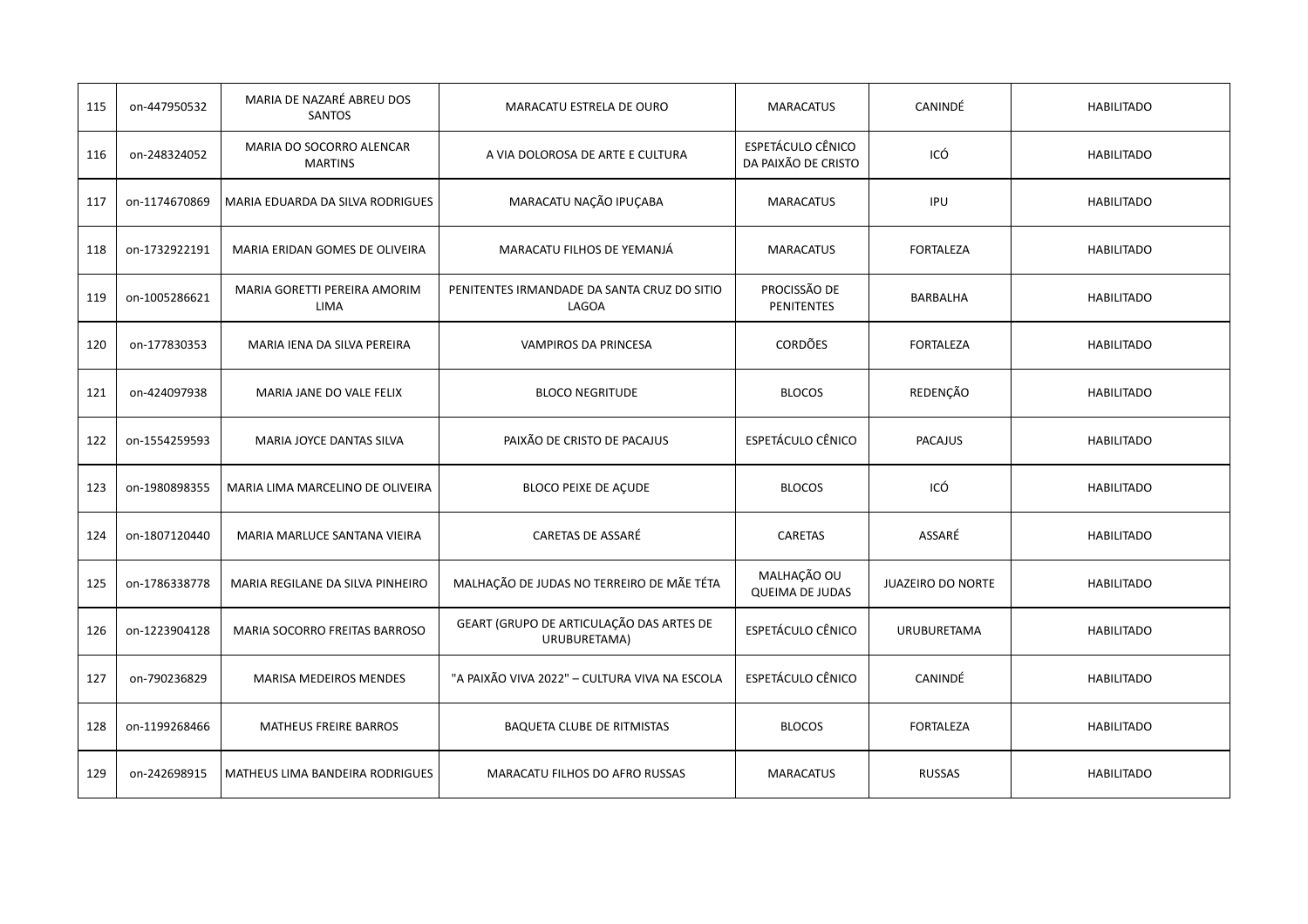| 130 | on-1309307513 | <b>MAURICIO RIBEIRO DUARTE</b>                  | <b>AS BRUXAS</b>                                                                                                                                                               | <b>CORDÕES</b>                        | <b>FORTALEZA</b>         | <b>HABILITADO</b> |
|-----|---------------|-------------------------------------------------|--------------------------------------------------------------------------------------------------------------------------------------------------------------------------------|---------------------------------------|--------------------------|-------------------|
| 131 | on-2070873633 | MICHELLE AYRES GANDOLPHI                        | THEATRO PSICODÉLICO                                                                                                                                                            | MALHAÇÃO OU<br><b>QUEIMA DE JUDAS</b> | CAUCAIA                  | <b>HABILITADO</b> |
| 132 | on-1736970792 | NATALY CONSTÂNCIA DO NASCIMENTO<br><b>SILVA</b> | GRUPO ARTISTICO E CULTURAL NOSSA SENHORA DE<br>FATIMA APRESENTA: PAIXÃO DE CRISTO DO GRANDE<br>SIQUEIRA - ARTE DA PERIFERIA                                                    | ESPETÁCULO CÊNICO                     | <b>FORTALEZA</b>         | <b>HABILITADO</b> |
| 133 | on-1847484336 | OSIRIS FRANCISCO DOS SANTOS                     | AFOXÉ OMOSEREIGBO                                                                                                                                                              | <b>AFOXÉS</b>                         | <b>CAUCAIA</b>           | <b>HABILITADO</b> |
| 134 | on-820650558  | PASCONITH FLANKLIN NOGUEIRA DE<br>ALMEIDA       | GRÊMIO RECREATIVO ESCOLA DE SAMBA SAMBAMOR                                                                                                                                     | <b>ESCOLAS DE SAMBA</b>               | <b>FORTALEZA</b>         | <b>HABILITADO</b> |
| 135 | on-2080246098 | PATRICK WILLIAM SILVA JUCÁ                      | FESTA POPULAR DE MALHAÇÃO DO JUDAS EM<br>CANINDÉ, A TERRA DA FÉ - MALHANDO O<br>PRECONCEITO, RESGATANDO E VALORIZANDO A<br>NOSSA CULTURA - CARETAS, REISADOS E<br>ENCANTAMENTO | MALHAÇÃO OU<br><b>QUEIMA DE JUDAS</b> | CANINDÉ                  | <b>HABILITADO</b> |
| 136 | on-1523996518 | PAULO CÉSAR ALMEIDA DA SILVA                    | G.R.E.S ESCOLA DE SAMBA SIRI-ARA MIRIM                                                                                                                                         | <b>ESCOLAS DE SAMBA</b>               | <b>JUAZEIRO DO NORTE</b> | <b>HABILITADO</b> |
| 137 | on-1162023581 | PAULO HENRIQUE DA SILVA COSTA                   | <b>BLOCO CHEIRO FOLIA DE BATURITÉ</b>                                                                                                                                          | <b>BLOCOS</b>                         | <b>BATURITÉ</b>          | <b>HABILITADO</b> |
| 138 | on-231015211  | PAULO MANDU DA SILVA                            | ASSOCIAÇÃO CULTURAL E CARNAVALESCA AMIGOS<br>DO ZÉ                                                                                                                             | <b>BLOCOS</b>                         | <b>FORTALEZA</b>         | <b>HABILITADO</b> |
| 139 | on-510200160  | POLIANA SANTOS BRAGA                            | FESTA DOS CARETAS NO BAIRRO HENRIQUE JORGE                                                                                                                                     | CARETAS                               | <b>FORTALEZA</b>         | <b>HABILITADO</b> |
| 140 | on-2128179398 | PLÍNIO LEITÃO NETO                              | GRUPO PREGANDO PEÇAS                                                                                                                                                           | ESPETÁCULO CÊNICO                     | <b>FORTALEZA</b>         | <b>HABILITADO</b> |
| 141 | on-1070410234 | RAFAEL CORREIA SANTANA                          | GRÊMIO RECREATIVO ESCOLA DE SAMBA<br>ACADÊMICOS DO CIROLANDIA                                                                                                                  | <b>ESCOLAS DE SAMBA</b>               | <b>BARBALHA</b>          | <b>HABILITADO</b> |
| 142 | on-1924077405 | RAFAEL LOPES DE OLIVEIRA                        | <b>BOOM BALAIÁ - CIRCO TEATRO</b>                                                                                                                                              | ESPETÁCULO CÊNICO                     | <b>FORTALEZA</b>         | <b>HABILITADO</b> |
| 143 | on-1822974065 | RAIANE KETLEN MOURA VIEIRA                      | <b>COLETIVO SOL NASCENTE</b>                                                                                                                                                   | ESPETÁCULO CÊNICO                     | FORTALEZA                | <b>HABILITADO</b> |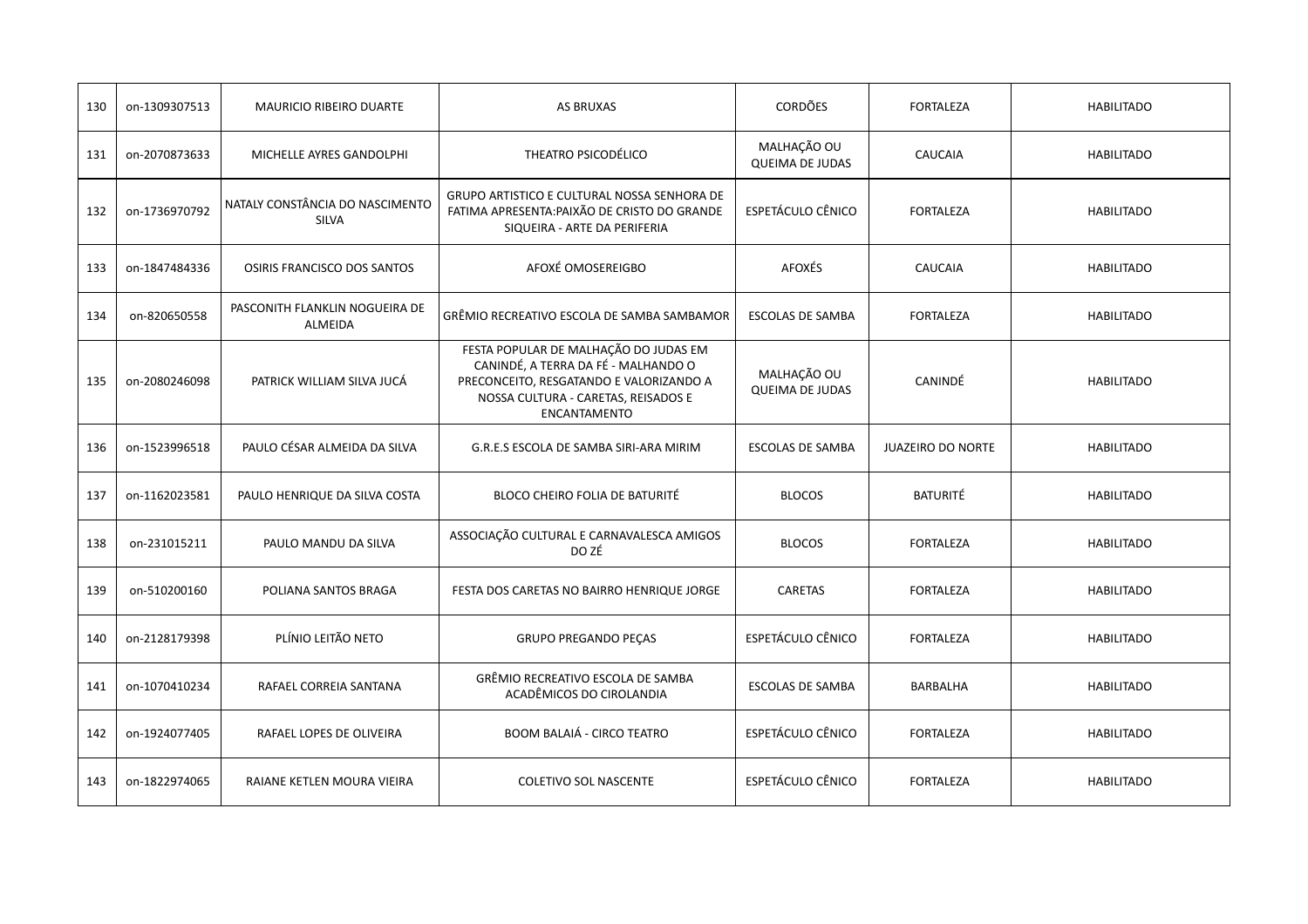| 144 | on-713375631  | RAIMUNDA NONATA CORREIA BARROS            | MARACATU HUMAITÁ                                                       | <b>MARACATUS</b>                      | <b>SENADOR POMPEU</b>    | <b>HABILITADO</b> |
|-----|---------------|-------------------------------------------|------------------------------------------------------------------------|---------------------------------------|--------------------------|-------------------|
| 145 | on-983589620  | RAIMUNDO NONATO DA SILVA<br><b>BARROS</b> | BLOCO A TURMA DO MAMÃO                                                 | <b>BLOCOS</b>                         | <b>FORTALEZA</b>         | <b>HABILITADO</b> |
| 146 | on-2058971151 | RAIMUNDO NONATO SOUZA DA COSTA            | GRUPO TEATRAL PACATUBA TERRA DA PAIXÃO                                 | ESPETÁCULO CÊNICO                     | <b>PACATUBA</b>          | <b>HABILITADO</b> |
| 147 | on-1526682069 | RAIMUNDO SANDRO CIDRÃO                    | SOCIEDADE TEATRAL SANTANENSE                                           | ESPETÁCULO CÊNICO                     | SANTANA DO CARIRI        | <b>HABILITADO</b> |
| 148 | on-2094146180 | RAYLANE MAYARA NERES DE SOUSA             | REISADO BOI BRASILEIRINHO                                              | CARETAS                               | MASSAPÊ                  | <b>HABILITADO</b> |
| 149 | on-1792023627 | REGIANE DE JESUS DA LUZ                   | COLETIVO CULTURAL JUVENTUDE CAMPONESA                                  | ESPETÁCULO CÊNICO                     | <b>MONSENHOR TABOSA</b>  | <b>HABILITADO</b> |
| 150 | on-90909239   | RENATO PINTO RODRIGUES                    | MALHAÇÃO DO JUDAS DO AÇUDE JOÃO LOPES                                  | MALHAÇÃO OU<br><b>QUEIMA DE JUDAS</b> | <b>FORTALEZA</b>         | <b>HABILITADO</b> |
| 151 | on-945519084  | REUBER TADEU LOPES CHAVES                 | QUEIMA DE JUDAS DO ZÉ CAZINHA                                          | MALHAÇÃO OU<br><b>QUEIMA DE JUDAS</b> | LIMOEIRO DO NORTE        | <b>HABILITADO</b> |
| 152 | on-1923906122 | ROBERTO BATISTA PINHEIRO                  | UNIDOS DO BAIRRO DO SOCORRO                                            | <b>ESCOLAS DE SAMBA</b>               | <b>JUAZEIRO DO NORTE</b> | <b>HABILITADO</b> |
| 153 | on-1145442936 | ROBERTO FERREIRA DA SILVA                 | AGREMIAÇÃO CARNAVALESCA PIMPOLHOS DA<br><b>NACÃO</b>                   | <b>ESCOLAS DE SAMBA</b>               | <b>JUAZEIRO DO NORTE</b> | <b>HABILITADO</b> |
| 154 | on-1506355468 | RONDINELLE GOMES MESQUITA                 | MALHAÇÃO DO JUDAS DE CARIRÉ                                            | MALHAÇÃO OU<br><b>QUEIMA DE JUDAS</b> | CARIRÉ                   | <b>HABILITADO</b> |
| 155 | on-1797865261 | ROSA ILANA TAVARES VIEIRA                 | BLOCO CARNAVALESCO KURURU DA LAGOA<br>NADANDO NA FOLIA                 | <b>BLOCOS</b>                         | <b>FORTALEZA</b>         | <b>HABILITADO</b> |
| 156 | on-520228281  | RUAN SILVA VIEIRA LIMA                    | BLOCO CARNAVALESCO PROVA DE FOGO - FUNDADO<br>EM 21 DE JANEIRO DE 1935 | <b>BLOCOS</b>                         | <b>FORTALEZA</b>         | <b>HABILITADO</b> |
| 157 | on-959864182  | SAMUEL SIQUEIRA GOMES                     | PERIFERIA ENCENANDO - A SAGA DO HOMEM SANTO                            | ESPETÁCULO CÊNICO                     | <b>FORTALEZA</b>         | <b>HABILITADO</b> |
| 158 | on-442776714  | SAMUEL TOMAZ DE JESUS                     | MARACATU NAÇÃO SERTÃO                                                  | <b>MARACATUS</b>                      | ICÓ                      | <b>HABILITADO</b> |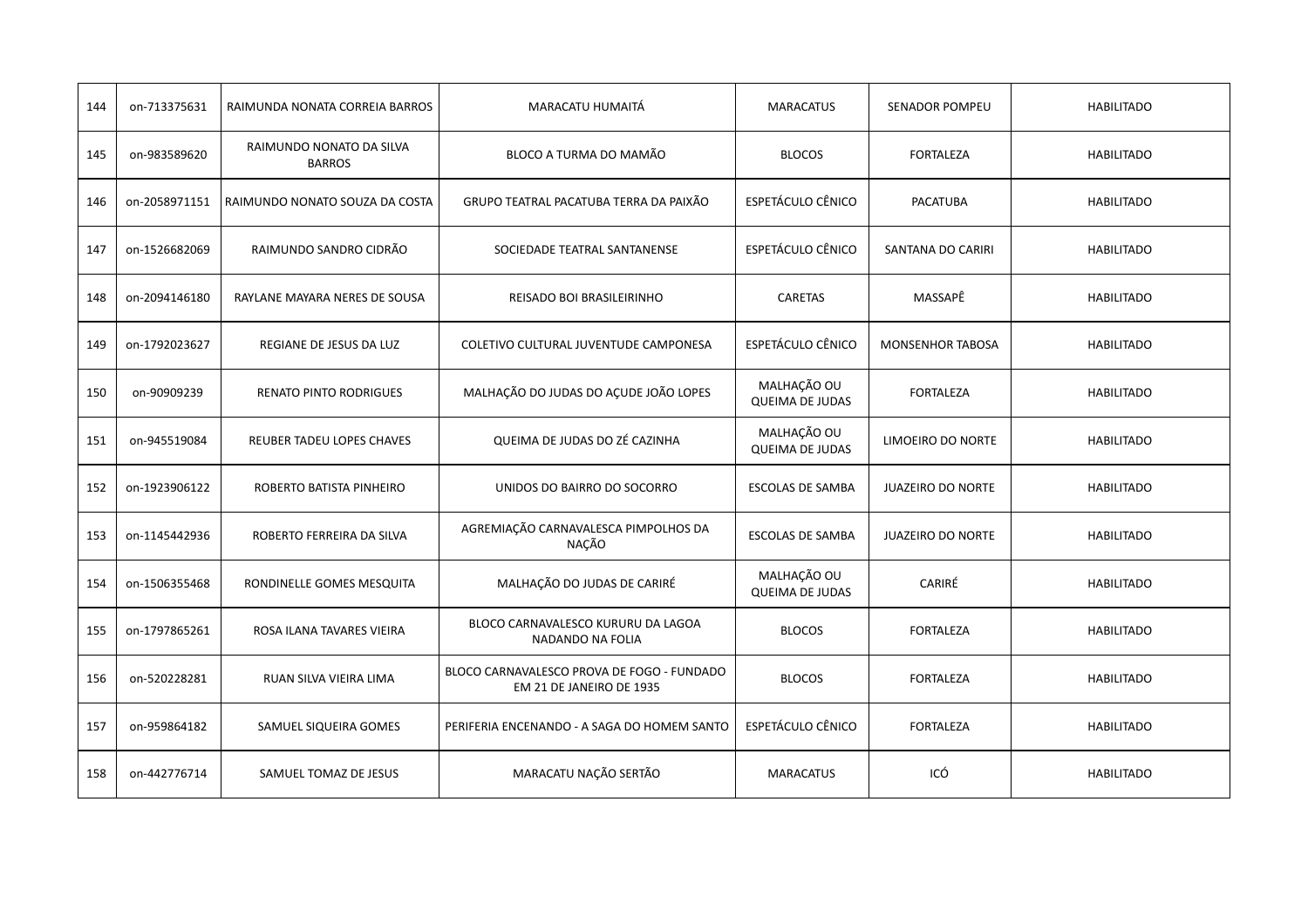| 159            | on-1734894358                | SILVERIO DOS ANJOS FILHO                         | ALEGRIA ALEGRIA, VAMOS JUDEAR E FESTEJAR COM<br>O JUDAS NA PRAINHA. | MALHAÇÃO OU<br><b>QUEIMA DE JUDAS</b> | <b>AQUIRAZ</b>           | <b>HABILITADO</b>                                                           |  |  |
|----------------|------------------------------|--------------------------------------------------|---------------------------------------------------------------------|---------------------------------------|--------------------------|-----------------------------------------------------------------------------|--|--|
| 160            | on-295521025                 | TEONILDO DE ASSIS PEREIRA LIMA                   | ASSOCIAÇÃO CULTURAL AFRO-BRASILEIRA<br>MARACATU REI ZUMBI           | <b>MARACATUS</b>                      | <b>FORTALEZA</b>         | <b>HABILITADO</b>                                                           |  |  |
| 161            | on-1061751803                | TEREZINHA MATOS SÁ                               | A INIGUALÁVEL PAIXÃO DE CRISTO - SENADOR<br><b>POMPEU</b>           | ESPETÁCULO CÊNICO                     | <b>SENADOR POMPEU</b>    | <b>HABILITADO</b>                                                           |  |  |
| 162            | on-837948521                 | <b>UERLLEY ALLAND COSTA SOARES</b>               | PROJETO ARTES SHALOM                                                | <b>ESPETÁCULO CÊNICO</b>              | <b>FORTALEZA</b>         | <b>HABILITADO</b>                                                           |  |  |
| 163            | on-1411711438                | VALDEMIR FERNANDES LIMA                          | CIA BL PRODUÇÕES                                                    | ESPETÁCULO CÊNICO                     | <b>IGUATU</b>            | <b>HABILITADO</b>                                                           |  |  |
| 164            | on-961036207                 | VERA LÚCIA DE SOUSA LIMA                         | PAIXÃO DE CRISTO ACCF                                               | ESPETÁCULO CÊNICO                     | <b>FORTALEZA</b>         | <b>HABILITADO</b>                                                           |  |  |
| 165            | on-281553463                 | VICTOR HUGO MOREIRA SOARES                       | PAIXÃO DE CRISTO - CIA. EXPERIMENTOS TEATRAIS                       | <b>ESPETÁCULO CÊNICO</b>              | <b>JUAZEIRO DO NORTE</b> | <b>HABILITADO</b>                                                           |  |  |
| 166            | on-213741005                 | WESCLEY COSTA DO SACRAMENTO                      | PAIXÃO DE CRISTO DO BAIRRO ELLERY                                   | ESPETÁCULO CÊNICO                     | <b>FORTALEZA</b>         | <b>HABILITADO</b>                                                           |  |  |
|                |                              |                                                  |                                                                     |                                       |                          |                                                                             |  |  |
|                | <b>LISTA DE INABILITADOS</b> |                                                  |                                                                     |                                       |                          |                                                                             |  |  |
|                |                              |                                                  |                                                                     |                                       |                          |                                                                             |  |  |
| Nº             | Inscrição                    | Proponente                                       | Projeto                                                             | Manifestação                          | Município                | Motivo da Inabilitação                                                      |  |  |
| $\mathbf{1}$   | on-454427548                 | ANA BEATRIZ DE LEMOS SILVA                       | BLOCO DO PONTINHO DE CULTURA ESPAÇO DE<br><b>BRINCAR</b>            | <b>BLOCOS</b>                         | <b>FORTALEZA</b>         | Descumprimento do Item 10.8, inciso<br>IV                                   |  |  |
| $\overline{2}$ | on-496523632                 | ANDERSON FEITOSA DA SILVA                        | ESCOLA DE SAMBA CORTE NO SAMBA                                      | <b>ESCOLAS DE SAMBA</b>               | <b>FORTALEZA</b>         | Descumprimento do Item 10.8, inciso<br>VIII                                 |  |  |
| $\overline{3}$ | on-389817373                 | ANTÔNIA VALDIZA RIBEIRO DE LIMA<br><b>BORGES</b> | ASSOCIAÇÃO DE ARTE E CULTURA XIQUE XIQUE DO<br>SERTÃO               | ESPETÁCULO CÊNICO                     | QUIXERAMOBIM             | Descumprimento do Item 10.8 inciso<br>IV Parágrafoo Terceiro, e inciso VIII |  |  |
| 4              | on-1302820714                | ANTONIO ALEXANDRE FERNANDES<br>PAIXÃO            | CORDÃO CARNAVALESCO DO MAGO VÉI                                     | <b>CORDÕES</b>                        | PACAJÚS                  | Descumprimento do Item 10.8, inciso<br>IV Parágrafoo Terceiro               |  |  |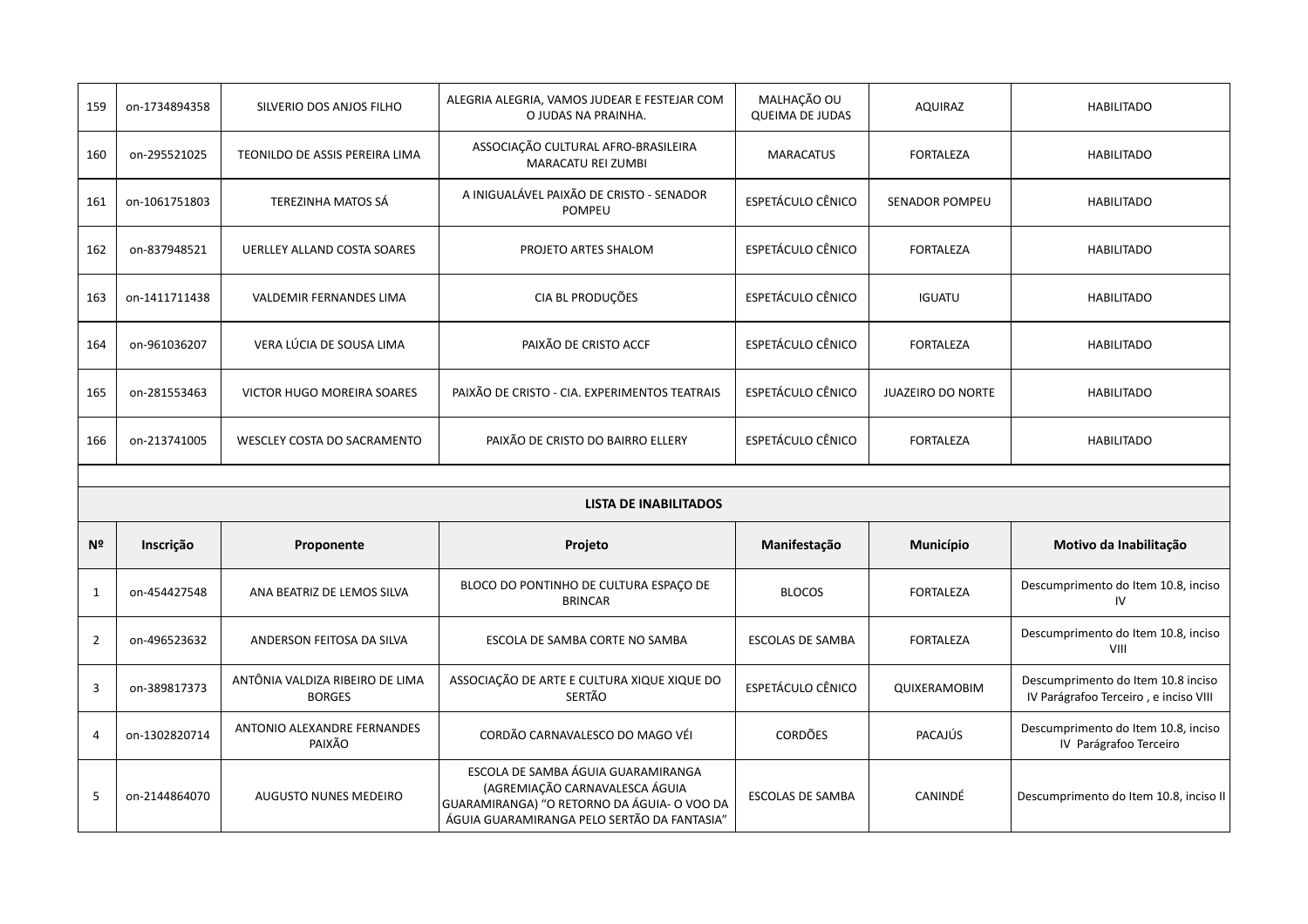| 6              | on-1209620995 | <b>BENICIO MEIRELES GOMES</b>                        | CIRCO DOS CARETAS DO SÍTIO SÃO GONZALO                           | <b>CARETAS</b>           | PIQUET CARNEIRO         | Descumprimento do Item10.8, inciso<br>IV Parágrafoo Terceiro e inciso IX                           |
|----------------|---------------|------------------------------------------------------|------------------------------------------------------------------|--------------------------|-------------------------|----------------------------------------------------------------------------------------------------|
| $\overline{7}$ | on-332352143  | CARLOS HENRIQUE MENDES BARBOSA                       | COMPANHIA FORQUILHENSE DE TEATRO VIVART                          | ESPETÁCULO CÊNICO        | <b>FORQUILHA</b>        | Descumprimento do Item 10.8, inciso<br>IX                                                          |
| 8              | on-950023552  | CELSO BRUNNO ROCHA CUSTÓDIO                          | <b>GRUPO TEATRAL ALMIR DUTRA</b>                                 | ESPETÁCULO CÊNICO        | MARACANAÚ               | Descumprimento do Item 10.8, inciso<br>IV e VI                                                     |
| 9              | on-1663372296 | <b>EDILENE FERREIRA LINS</b>                         | GRUPO DE TEATRO MENSAGEIROS DE CRISTO                            | ESPETÁCULO CÊNICO        | <b>FORTALEZA</b>        | Descumprimento do Item 10.8, inciso IX                                                             |
| 10             | on-2049727484 | <b>FÁBIO LIMA NOBRE</b>                              | <b>JOVENS PROFETAS</b>                                           | <b>ESPETÁCULO CÊNICO</b> | <b>FORTALEZA</b>        | Descumprimento do item 10.8,<br>Parágrafo terceiro                                                 |
| 11             | on-407908105  | FRANCISCA ALANA DE JESUS DA LUZ                      | GRUPO DE TEATRO ASAS (ARTES E SONHOS DO<br>ASSENTAMENTO SANTANA) | <b>ESPETÁCULO CÊNICO</b> | <b>MONSENHOR TABOSA</b> | Descumprimento do item 10.8, inciso II                                                             |
| 12             | on-262283685  | FRANCISCO ALBERTO RODRIGUES DA<br><b>SILVA</b>       | ESCOLA DE SAMBA ENTRE RIOS                                       | <b>ESCOLAS DE SAMBA</b>  | <b>BATURITÉ</b>         | Descumprimento do item 10.8, inciso<br>IV e IX                                                     |
| 13             | on-1450405855 | <b>FRANCISCO CLEILSON RODRIGUES</b><br><b>ACACIO</b> | <b>BLOCO TESOURO FOLIA</b>                                       | <b>BLOCOS</b>            | <b>FORTALEZA</b>        | Descumprimento do item 10.8, inciso IX                                                             |
| 14             | on-93469309   | FRANCISCO DYONLENO DA SILVA<br><b>HOLANDA</b>        | ASSOCIAÇÃO DE ARTE E CULTURA XIQUE XIQUE DO<br>SERTÃO            | ESPETÁCULO CÊNICO        | <b>SENADOR POMPEU</b>   | Descumprimento do item 10.8, inciso<br>IV Parágrafo Terceiro e inciso IX                           |
| 15             | on-2075148522 | FRANCISCO HENRIQUE LIMA OLIVEIRA                     | ATMO ASSOCIAÇÃO TEATRAL MOSENHOR OLIVEIRA -<br>PAIXÃO DE CRISTO  | <b>ESPETÁCULO CÊNICO</b> | QUIXERÉ                 | Descumprimento do item 10.8, inciso IX                                                             |
| 16             | on-1001786325 | <b>FRANCISCO JURACI MORENO</b>                       | CORDÃO CARNAVALESCO NA PEGADA DO FREVO                           | <b>CORDÕES</b>           | <b>FORTALEZA</b>        | Descumprimento do item 10.8, inciso IX                                                             |
| 17             | on-437085491  | FRANCISCO NILSON CARVALHO DOS<br><b>SANTOS</b>       | TV UMLAW                                                         | <b>BLOCOS</b>            | <b>FORTALEZA</b>        | Descumprimento do item 10.8, inciso<br>VII e Paragrafo Terceiro                                    |
| 18             | on-247560706  | <b>IG ENTRETENIMENTO</b>                             | FRANCISCO CELSO BARBOSA AGUIAR                                   | <b>ESCOLAS DE SAMBA</b>  | <b>CRATEUS</b>          | Descuprimento do item 8.1.1, item<br>10.4, item 10.8, inciso III Paragrafo<br>Terceiro e inciso IX |
| 19             | on-354623736  | IZABEL CRISTINA DE VASCONCELOS<br><b>PINTO</b>       | CIA. EPIDEMIA DE BONECOS                                         | ESPETÁCULO CÊNICO        | <b>FORTALEZA</b>        | Descumpriu o item 10.9                                                                             |
| 20             | on-646916109  | JESSIKA BEZERRA OLIVEIRA LEITE                       | ZABUMBAR                                                         | <b>BLOCOS</b>            | <b>CRATO</b>            | Descumprimento do Item 10.8 inciso VI                                                              |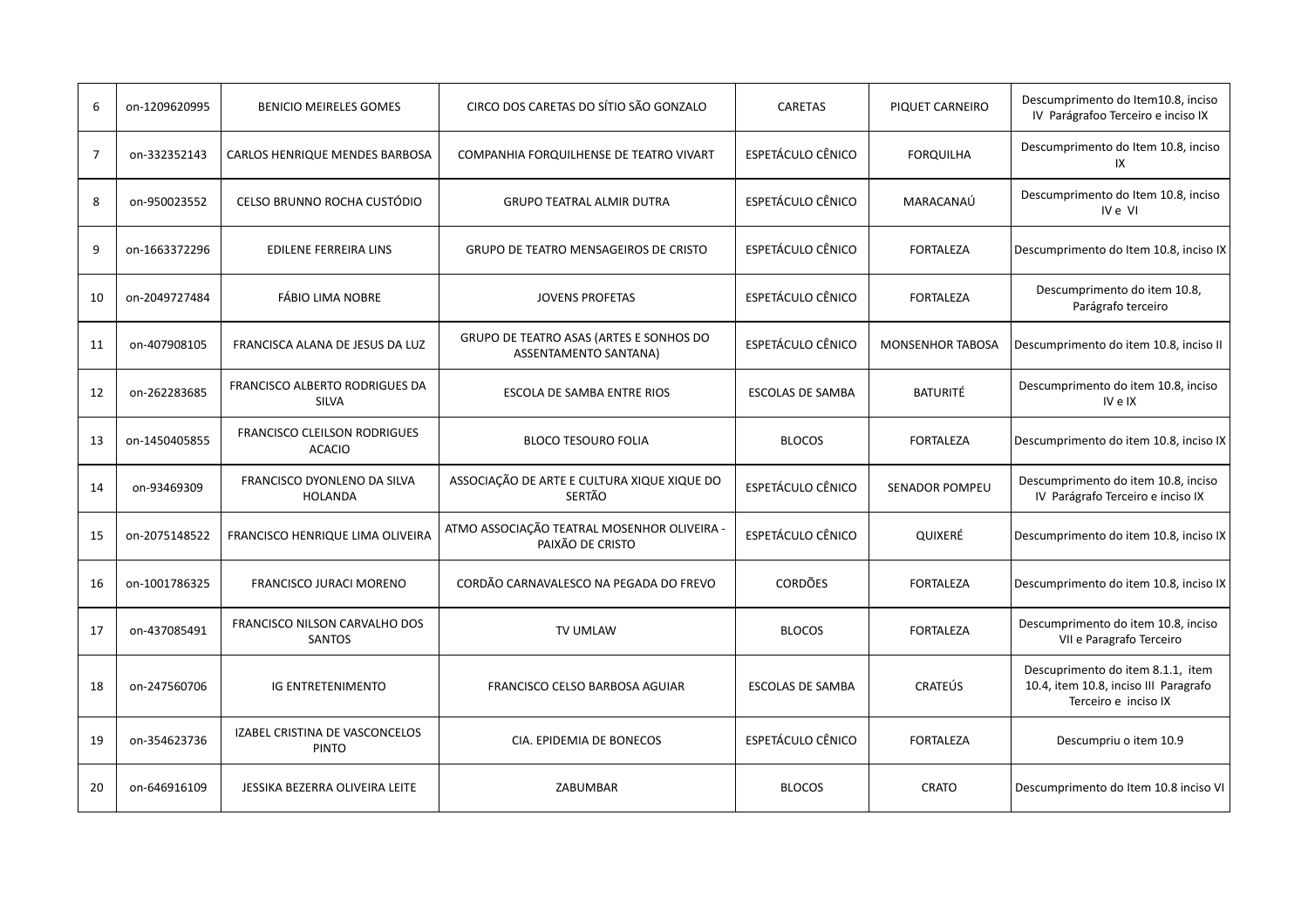| 21 | on-1999259360 | JOÃO LOURENÇO DE FREITAS FILHO                | <b>GRUPO DE ARTE E CULTURA PARRESIA</b>                                  | <b>ESPETÁCULO CÊNICO</b> | <b>FORTALEZA</b>   | Descumprimento do item 10.8 inciso<br>VII                                                     |
|----|---------------|-----------------------------------------------|--------------------------------------------------------------------------|--------------------------|--------------------|-----------------------------------------------------------------------------------------------|
| 22 | on-1403092377 | <b>JOSÉ ALISIO PEREIRA</b>                    | CARETAS DO DÉ                                                            | <b>CARETAS</b>           | PIQUET CARNEIRO    | Descumprimento dos itens 10.7. inciso I<br>item 10.8 Paragrafo Terceiro e inciso IX           |
| 23 | on-1013979990 | <b>JOSE LUCIANO BENTO</b>                     | <b>GRUPO DE TEATRO ACAUÃ</b>                                             | <b>ESPETÁCULO CÊNICO</b> | <b>ITAITINGA</b>   | Descumprimento do Item 10.8<br>Paragrafo Terceiro                                             |
| 24 | on-1191397194 | KARLA GESCIA TAVEIRA QUEIROZ                  | ESCOLA DE SAMBA ENTRE RIOS                                               | <b>ESCOLAS DE SAMBA</b>  | <b>BATURITÉ</b>    | Descumprimento do item 10.8 inciso IX                                                         |
| 25 | on-1845316632 | LUCIANO ALVES LOPES                           | MARMOTAS PRODUÇÕES ARTISTICA                                             | ESPETÁCULO CÊNICO        | <b>FORTALEZA</b>   | Descumprimento do 10.8 inciso III, VII<br>e IX                                                |
| 26 | on-1141577306 | LUÍS MIGUEL ALVES                             | ASSOCIAÇÃO GERANDO ARTE E CULTURA EM BREJO<br>SANTO                      | <b>ESPETÁCULO CÊNICO</b> | <b>BREJO SANTO</b> | Descumprimento dos itens 10.7, inciso<br>I, Item 10.8, inciso I, IV, IX e Paragrafo<br>Quarto |
| 27 | on-1389954182 | MAGALY DANDARA JUCÁ LOPES                     | GRUPO TEATRAL DA PAIXÃO DE ITATIRA                                       | <b>ESPETÁCULO CÊNICO</b> | <b>ITATIRA</b>     | Descumprimento do item 10.8<br>Paragrafo Terceiro                                             |
| 28 | on-944113385  | MARCELO DE SOUSA FERREIRA                     | <b>BLOCO SEGURA A NEGA</b>                                               | <b>BLOCOS</b>            | PACUJÁ             | Descumprimento do 10.8 inciso VI                                                              |
| 29 | on-1205557091 | MARIA HELANE SILVA ANDRÉ                      | COLETIVO DE ARTE E CULTURA THE ANGELIS                                   | <b>ESPETÁCULO CÊNICO</b> | CANINDÉ            | Descumprimento do Item 10.8 inciso IV<br>e Parágrafo Terceiro                                 |
| 30 | on-1010195078 | NELSON RUBENS ALBUQUERQUE DE<br>ARAÚJO        | PAVILHÃO DA MAGNÓLIA                                                     | <b>ESPETÁCULO CÊNICO</b> | <b>FORTALEZA</b>   | Descumprimento do Item 10.8 inciso<br>IV Parágrafo Terceiro                                   |
| 31 | on-691949102  | SALOMÃO DA SILVA VELOSO                       | G.R.E.S. UNIDOS DO MORRO                                                 | <b>ESCOLAS DE SAMBA</b>  | BARBALHA           | Descumprimento do Item 10.8 inciso<br>VIII e IX                                               |
| 32 | on-101346286  | THIAGO SILVA SANTOS                           | CIA. DE ARTES CÊNICAS FIAPO DE TRAPO                                     | ESPETÁCULO CÊNICO        | CASCAVEL           | Descumprimento do Item 10.8, inciso<br>IV Paragrafo Terceiro                                  |
| 33 | on-1936740733 | WILTON MEDEIROS DE ALMEIDA                    | GRUPO CORPOART DO BAIRRO JACARECANGA -<br>PAIXÃO DE CRISTO * VIA SACRA * | ESPETÁCULO CÊNICO        | <b>FORTALEZA</b>   | Descumpriu o Item 10.8, inciso IV<br>Parágrafo Terceiro                                       |
| 34 | on-1399266928 | ALISSON GUSTAVO DA SILVA OLIVEIRA             | CARETAS, CULTURA E TRADIÇÃO                                              | CARETAS                  | ICÓ                | Descumpriu o item 11.11                                                                       |
| 35 | on-681645258  | ANTONIO JÚNIOR DE OLIVEIRA DA<br><b>COSTA</b> | COLETIVO DE ARTES A MAIOR PAIXÃO DO MUNDO:<br><b>CRISTO</b>              | <b>ESPETÁCULO CÊNICO</b> | <b>UBAJARA</b>     | Descumpriu o item 11.11                                                                       |